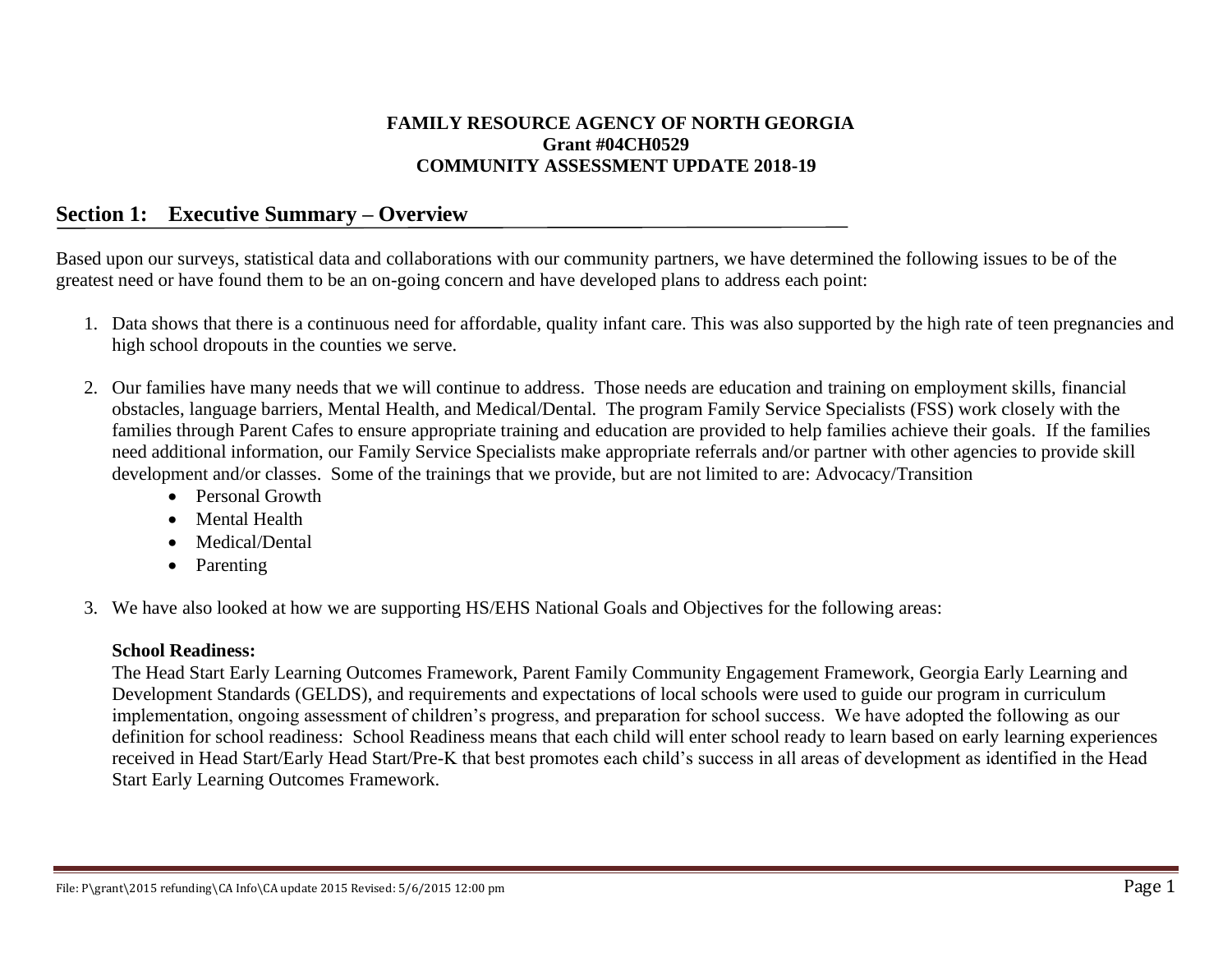#### **Parent Family Community Engagement:**

Family goals are categorized into seven family outcomes: (1) Family Well Being; (2) Positive Parent Child Relationships; (3) Families as Lifelong Educators; (4) Families as Learners; (5) Family Engagement in Transitions; (6) Family Connections to Peers and Community; and (7) Families as Advocates and Leaders. Successful family outcomes support each child's school readiness and Family Service Specialists engage parents in ways that assist them in achieving their goals and outcomes. The program reviews the achievement of goals and outcomes 3 times per year (Fall, Winter, Spring) and focuses attention on those that need additional support.

#### **Teaching Staff Education Mandates:**

Supporting teaching staff in completing their degrees by the dates of the mandate will ensure that the program meets all education mandates.

# **Section 2: Service Area**

Family Resource Agency of North Georgia is funded to provide Early Head Start, Head Start, and blended Pre-K/Head Start services to 941 children and families in the six northwest counties of Georgia. Currently, the program operates 82 classrooms in 26 centers located in 6 counties. The current 941 total funded enrollment slots are divided between three separate programs: Head Start (HS) with 453 slots, Blended Pre-K/HS with 80 slots, Early Head Start (EHS) with 312 slots, and CCP with 96 slots. Additionally, the slots are divided into the 6 counties by program as follows:

| County    | <b>HS</b> | <b>Blended</b><br>Pre-K/HS | <b>EHS</b> | <b>CCP</b> | County    | <b>HS</b> | <b>Blended</b><br>Pre-K/HS | <b>EHS</b> | <b>CCP</b>   |
|-----------|-----------|----------------------------|------------|------------|-----------|-----------|----------------------------|------------|--------------|
| Catoosa   | 101       | 20                         | 40         | 16         | Murray    | 34        |                            | 24         | 16           |
| Chattooga | 34        |                            | 56         |            | Walker    | 85        | 40                         |            | 16           |
| Dade      | 34        |                            | 24         | 16         | Whitfield | 165       | 20                         | 96         | $\sim$<br>ЭZ |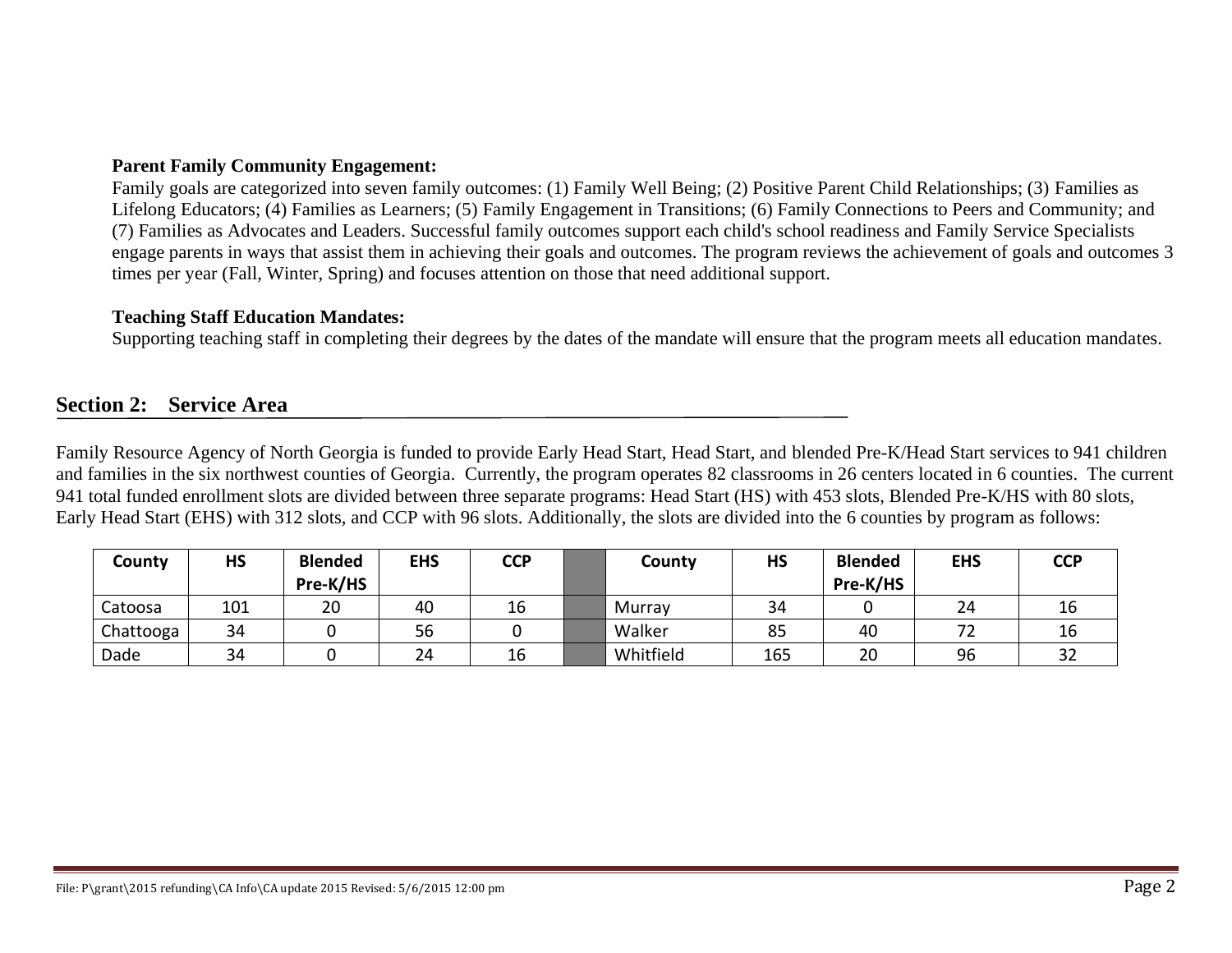# **Section 3: Service Area General Demographic Data**

#### **Descriptor Catoosa Chattooga Dade Murray Walker Whitfield Totals/Avg.** Persons 66,550 24,770 16,285 39,782 68,939 104,658 320,984 % Females  $\vert$  52% or 34,327 48.8% or 12,087 51.1% or 8,321 50.8% or 20,209 50.7% or 34,952 50.2% or 52,538 50.5% or 160,289 % Males  $|48\% \text{ or }$ 32,223 51.2% or 12,683 48.9% or 7,964 49.2% or 19,573 49.3% or 33,987 49.8% or 52,120 49.5% or 157,284 Households 24,719 9,253 6,089 14,176 25,564 35,384 114,212 Per Capita Income \$25,643 \$17,716 \$23,184 \$19,084 \$22,564 \$22,262 \$21,742 % One Parent families 22.1% 31.3% 24.5% 24.5% 30.8% 27.3% 26.7% % Poverty Index 12.0% 20.2% 15.2% 17.2% 17.2% 15.6% 16.5% 16.5% 11.60% Approx. # children 0 to 5 yr. old 5.5% 3,660 5.8% 1,437 5% 814 6.3% 2,506 5.6% 3,860 6.7% 7,012 34.9% 19,289 Approx. # of children at ea. age band (4,3, etc.) 732 287 163 501 772 1,402 3,857 Approx. #of children in poverty at each age band 88 or 12% 58 or 20% 25 or 15% 86 or 17% 120 or 16% 231 or 16% 608 or 16% Approx. # GA Pre-K slots (4 yr. olds) **Actual enrollment:** 22 classes: 484 **471** 12 classes: 264 **234** 6 classes: 132 **141** 18 classes: 396 **322** 22 classes: 484 **466** 44 classes: 968 **900** 124 classes: Capacity: 2,728 **2,534** Approx.  $\#$  of "at risk" served by Head Start 209 43.8% 118 49.8% 80 60.6% 218 66.9% 219 49.6% 528 56.3% 1,372 54.5%

#### **Population Demographics -2017**

File: P\grant\2015 refunding\CA Info\CA update 2015 Revised:  $5/6/2015$  12:00 pm Page 3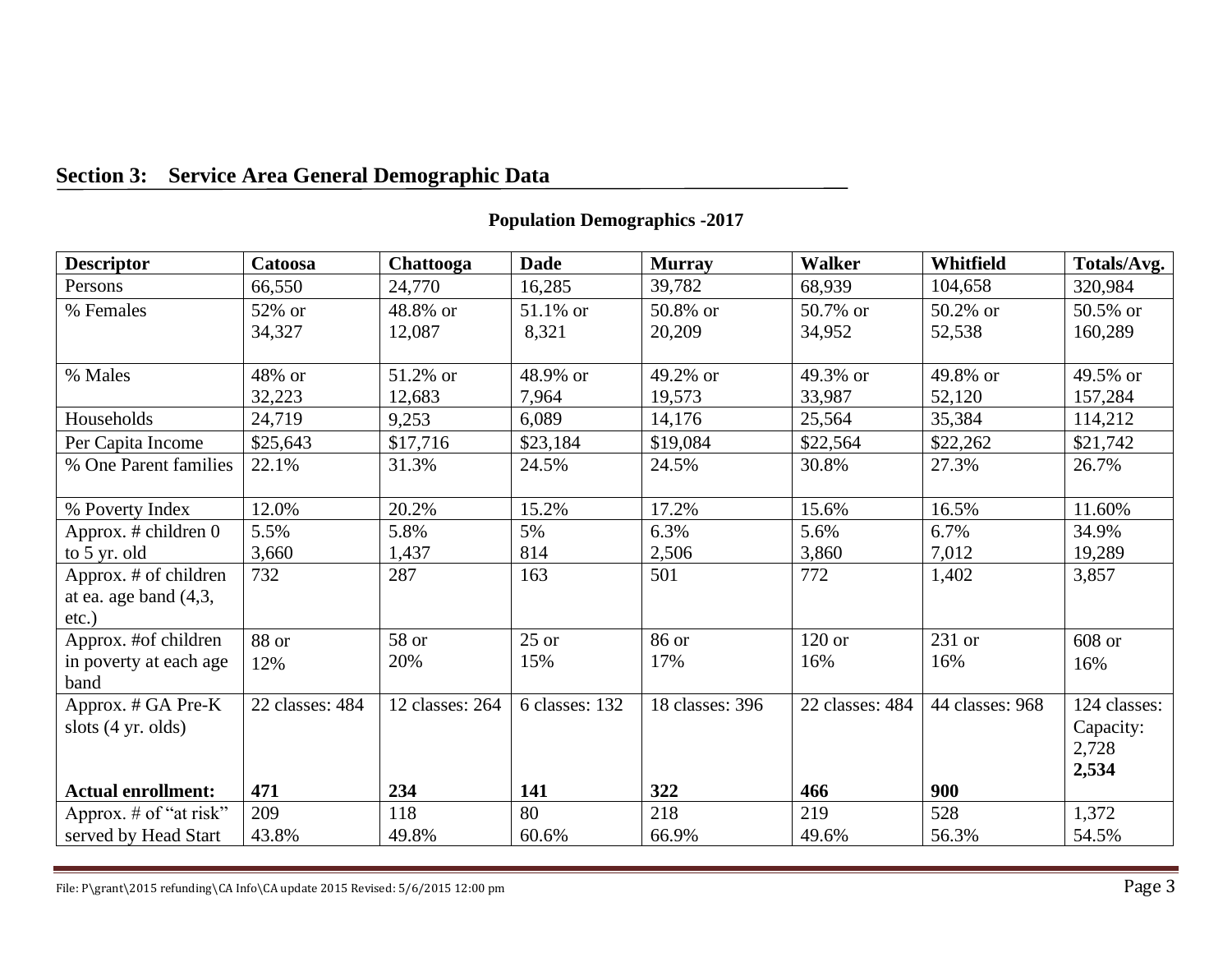**Population Centers:** The service counties are peppered with small towns and villages. Dalton, within Whitfield County has a 2017 population of 33,748, and the combined Rossville-Fort Oglethorpe areas of Catoosa and Walker counties have a 2017 estimated population of 13,815. The largest population centers in the remaining counties are: Trenton in Dade County with 2,233; Summerville in Chattooga County with 4,303; and Chatsworth in Murray County with a population of 4,300. The population statistics reported above are from the U.S. Census website 2018. We are aware that our area is also home to many undocumented children and families who may live in the more metropolitan areas. The counties boast a total population of 320,984 and the population appears to not be growing as rapidly as in the past.

**Children Living in Poverty:** The Georgia state average of children living in poverty based on information from the 2018 data from Georgia Kids Count is 26%. All of our counties are slightly below this average. Our program-wide average for the six counties we serve is 16%. We served 32 homeless children in 2018-2019.

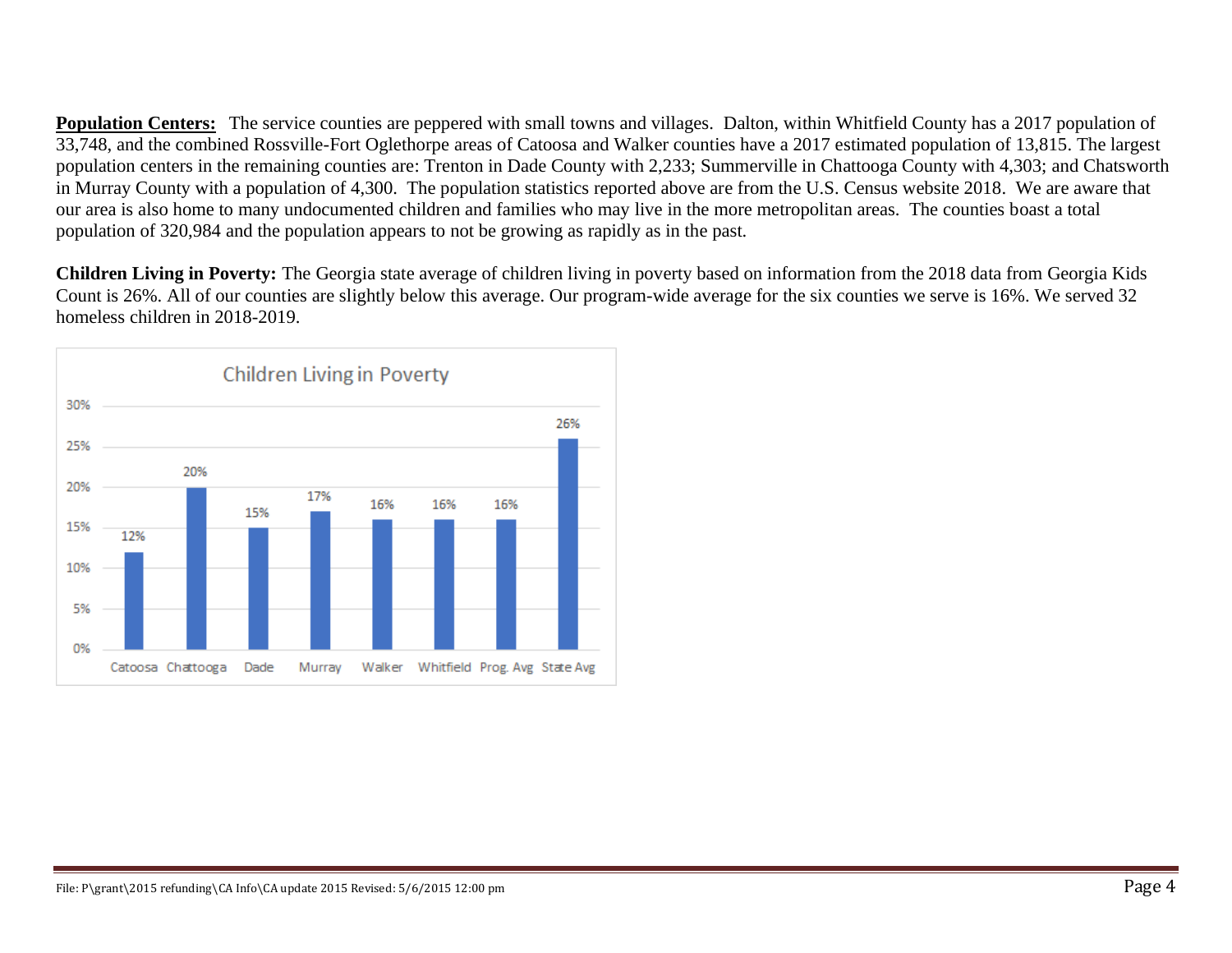### **Racial and Ethnic Composition:**

|                        |         |           | <b>Racial Make-up of County-wide Population</b> |               |        |           | <b>Service Area</b><br>Average |           | <b>PIR Data 2017-2018</b> |        |
|------------------------|---------|-----------|-------------------------------------------------|---------------|--------|-----------|--------------------------------|-----------|---------------------------|--------|
| Race                   | Catoosa | Chattooga | <b>Dade</b>                                     | <b>Murray</b> | Walker | Whitfield |                                | <b>HS</b> | <b>EHS</b>                | CCP    |
|                        |         |           |                                                 |               |        |           |                                |           |                           |        |
| <b>Asian</b>           | 1.4%    | .6%       | 1%                                              | .6%           | .6%    | 1.6%      | $.97\%$                        | 1%        | 0%                        | 0%     |
| <b>Bi-racial</b>       | 1.8%    | 1.9%      | 1.3%                                            | 1.3%          | 1.6%   | 1.7%      | $1.6\%$                        | 8%        | 13%                       | 5%     |
| <b>Black</b>           | 2.9%    | 10.1%     | 1.3%                                            | 1.3%          | 4.3%   | 4.3%      | $4.03\%$                       | 7%        | 8%                        | 3%     |
| Caucasian              | 93.3%   | 86.7%     | 95.7%                                           | 95.6%         | 93%    | 90.8%     | 92.52%                         | 84%       | 79%                       | 92%    |
| Other-including        |         |           |                                                 |               |        |           |                                |           |                           |        |
| <b>Native American</b> | .5%     | .7%       | $.7\%$                                          | .3%           | .5%    | 1.6%      | $.88\%$                        | 0%        | 0%                        | 0%     |
| <b>Total</b>           | 100.0%  | 100.0%    | 100.0%                                          | 100.0%        | 100.0% | 100.0%    | 100%                           | 100.0%    | 100.0%                    | 100.0% |

|                 |         |           | <b>Ethnicity</b> |               |               |           | <b>Service Area</b><br>Average |           | <b>PIR Data 2017-2018</b> |            |
|-----------------|---------|-----------|------------------|---------------|---------------|-----------|--------------------------------|-----------|---------------------------|------------|
|                 | Catoosa | Chattooga | <b>Dade</b>      | <b>Murrav</b> | <b>Walker</b> | Whitfield |                                | <b>HS</b> | <b>EHS</b>                | <b>CCP</b> |
| Hispanic/Latino | 3%      | 4%        | 2%               | 15%           | 2%            | 42%       | 1%                             | 18%       | 27%                       | 12%        |
| Non-            |         |           |                  |               |               |           |                                |           |                           |            |
| Hispanic/Latino | 97%     | 96%       | 98.0%            | 85%           | 98%           | 58%       | 89%                            | 82%       | 73%                       | 88%        |
| <b>Total</b>    | 100.0%  | 100.0%    | 100.0%           | 100.0%        | 100.0%        | 100.0%    | 100.0%                         | 100.0%    | 100.0%                    | 100.0%     |

**Languages:** English is the dominant language for most of the service region, with a high concentration of a Spanish-speaking population located in Whitfield County. The public schools in Whitfield indicate that as many as 42% of school age children are of Hispanic/Latino origin.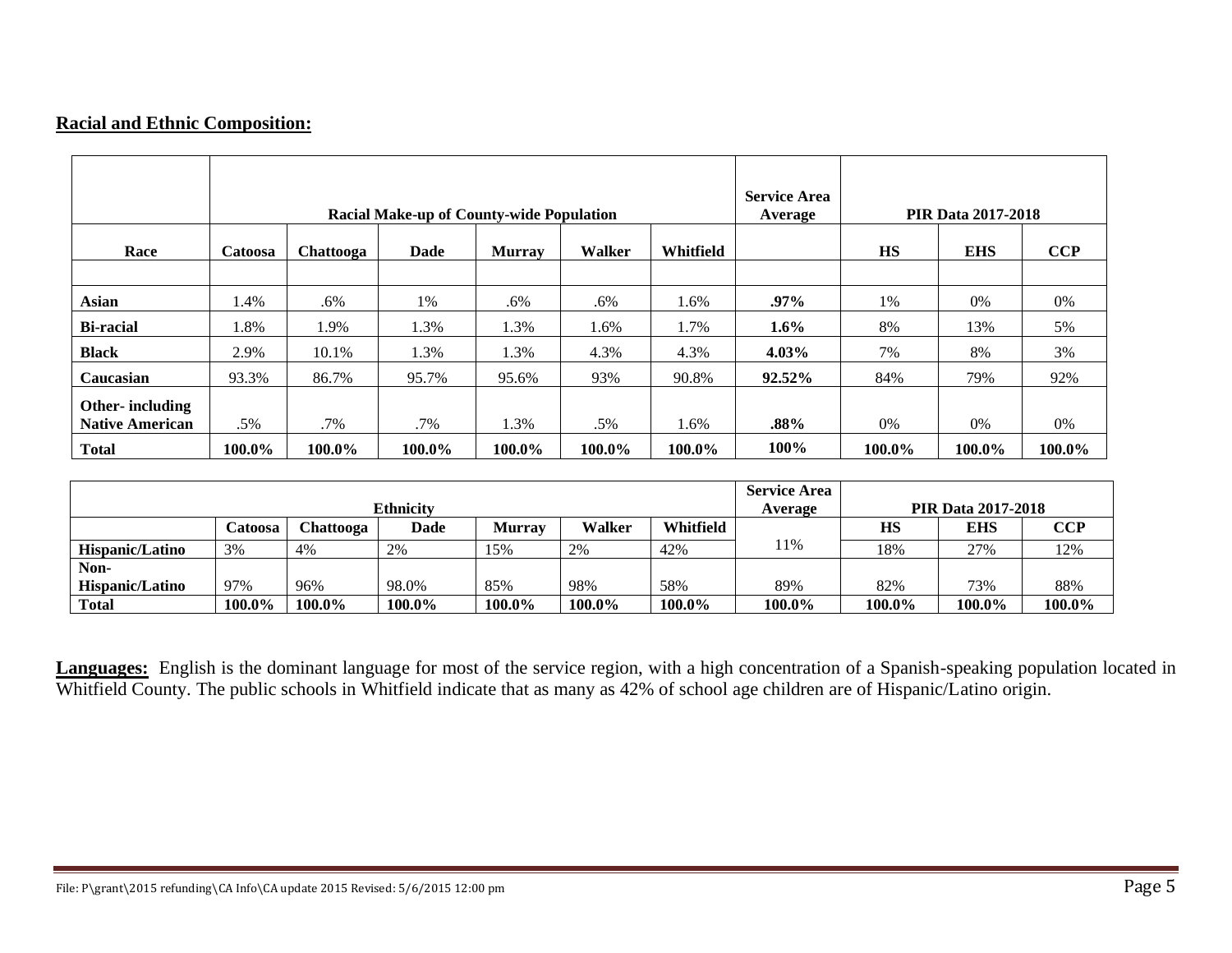**Education:** Georgia's 2018 public high school graduation rate increased for the sixth consecutive year, rising from 80.6 percent in 2017 to 81.6 percent in 2018. The rate has risen a total of 12 percent since 2012, when the graduation rate was 69.7%.

"Georgia's graduation rate continues to rise because our public-school students have access to more opportunities than ever before," State Superintendent Richard Woods says. "From Career, Technical, and Agricultural Education to dual enrollment to the fine arts, there is an unprecedented emphasis on supporting the whole child and making sure every single student understands the relevance of what they're learning. I'm confident we'll continue to see these gains as long as we're still expanding opportunities that keep students invested in their education."

A graph below shows the 2017-2018 graduation rates by county as follows: Catoosa 86.5%, Chattooga 83%, Dade 89.5, Murray 89 %, Walker 85.6%, and Whitfield 78.8%. All city-based high schools have been averaged into the overall county average. This average was obtained by combining total number of students enrolled divided into the total number of students graduating and not by averaging the percentages of the schools.



*Data was obtained from the Georgia Department of Education, 2018 Graduation Rate Report by county and state.*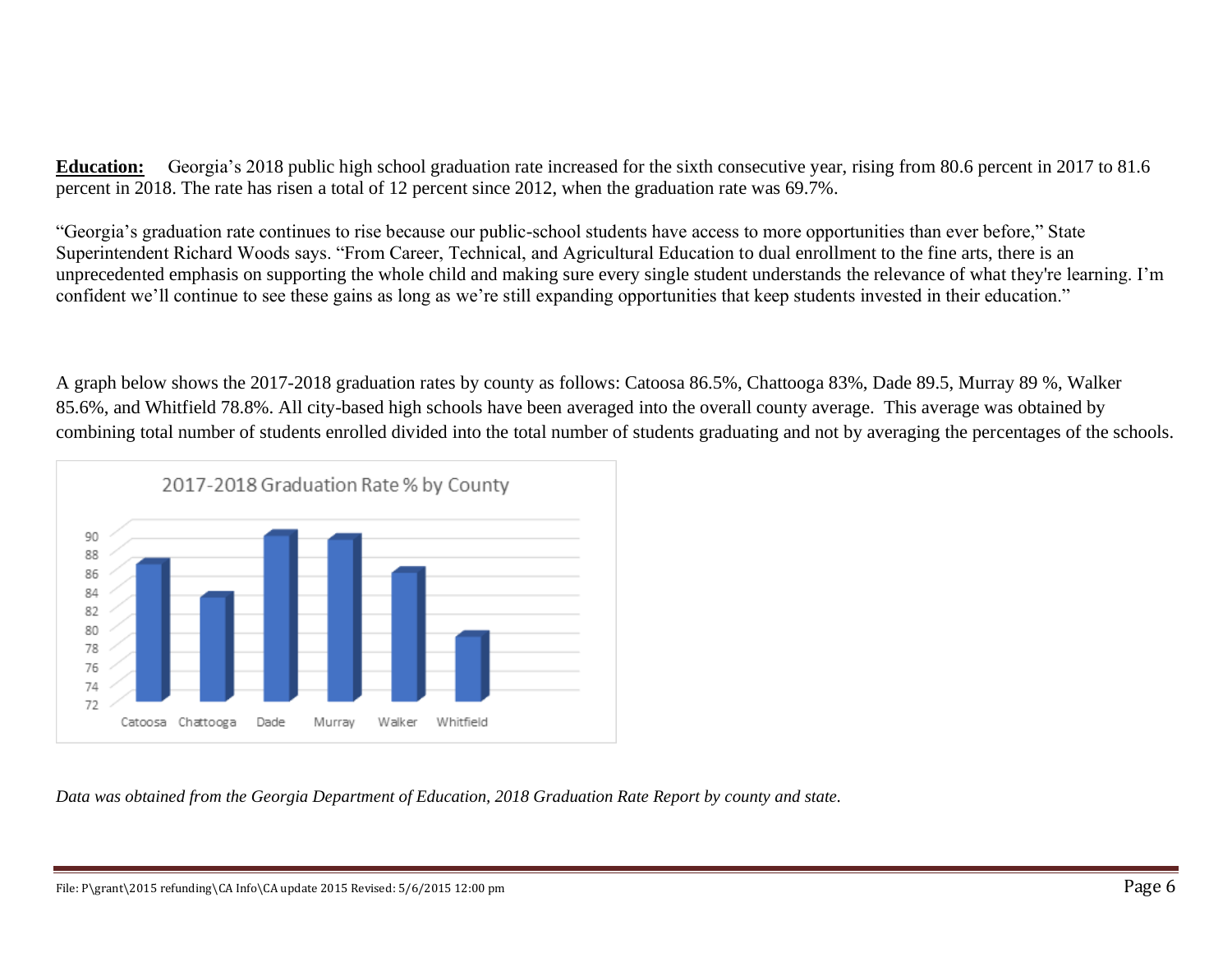Our own Early Head Start programs are working with the local schools to prioritize enrollment opportunities for pregnant students which enable them to have quality childcare and other services while they complete their education. This includes having centers located on high school campuses.

For educational services available, Dalton State College in Dalton (Whitfield County) provides educational opportunities for attaining an associate degree and bachelor's degree in limited fields as well as vocational/technical certificates. Georgia Northwestern Technical College, located in Rock Spring (Walker County), Ringgold (Catoosa County), and Dalton (Whitfield and Murray Counties) provides vocational and technical certificate programs. Covenant College on Lookout Mountain, GA provides educational opportunities for attaining associate and bachelor's degrees in various fields.

**Unemployment:** Current annual 2018 unemployment rates vary from 3.0% - 4.4% in the six-county area we serve, with an average unemployment rate of 3.53%. The current unemployment rate for Georgia is 4.1%. The following are unemployment rates by county: Catoosa (3.0%), Chattooga (3.3%), Dade (3.1%), Murray (4.4%), Walker (3.4%) and Whitfield (4.0%).

**Teen Pregnancy:** The combined teen pregnancy rate of 16% for our service area is higher than the state average of 14%, according to the Georgia Kid's Count Data Center 2017. According to the National Center for Health Statistics Georgia's National Teen Pregnancy Rating was 17<sup>th</sup> in 2017. Georgia is making a state-wide effort to address this concern through County Collaborative Councils and other local level planning groups wherein all stakeholders work together to design programs to help reduce teen pregnancies. We served 17 prenatal moms.

The chart below includes data from Georgia Kids Count Fact Sheet 2017. As shown below, the number of teen pregnancies is above the state average in all counties we serve.

| <b>Profile Criteria</b>                                                             | <b>STATE</b><br><b>RATE</b> | <b>CATOOSA</b> | <b>CHATTOOGA</b> | <b>DADE</b> | <b>MURRAY</b> | <b>WALKER</b> | <b>WHITFIELD</b> |
|-------------------------------------------------------------------------------------|-----------------------------|----------------|------------------|-------------|---------------|---------------|------------------|
| Teen Pregnancies, ages 15-<br>17 (rate per 1,000) 2017                              | 14%                         | 13.3%          | 16.9%            | 15.3%       | 22.8%         | 13.1%         | 16.3%            |
| Teen mothers giving birth to<br>another child before age 20<br>(ages $15-19$ ) 2017 | 16.5%                       | 11.6%          | 25%              | 15%         | 11.4%         | 20%           | 17.6%            |

 **\***LNE (low number event) indicates that there were 4 or fewer events on which rates would be based.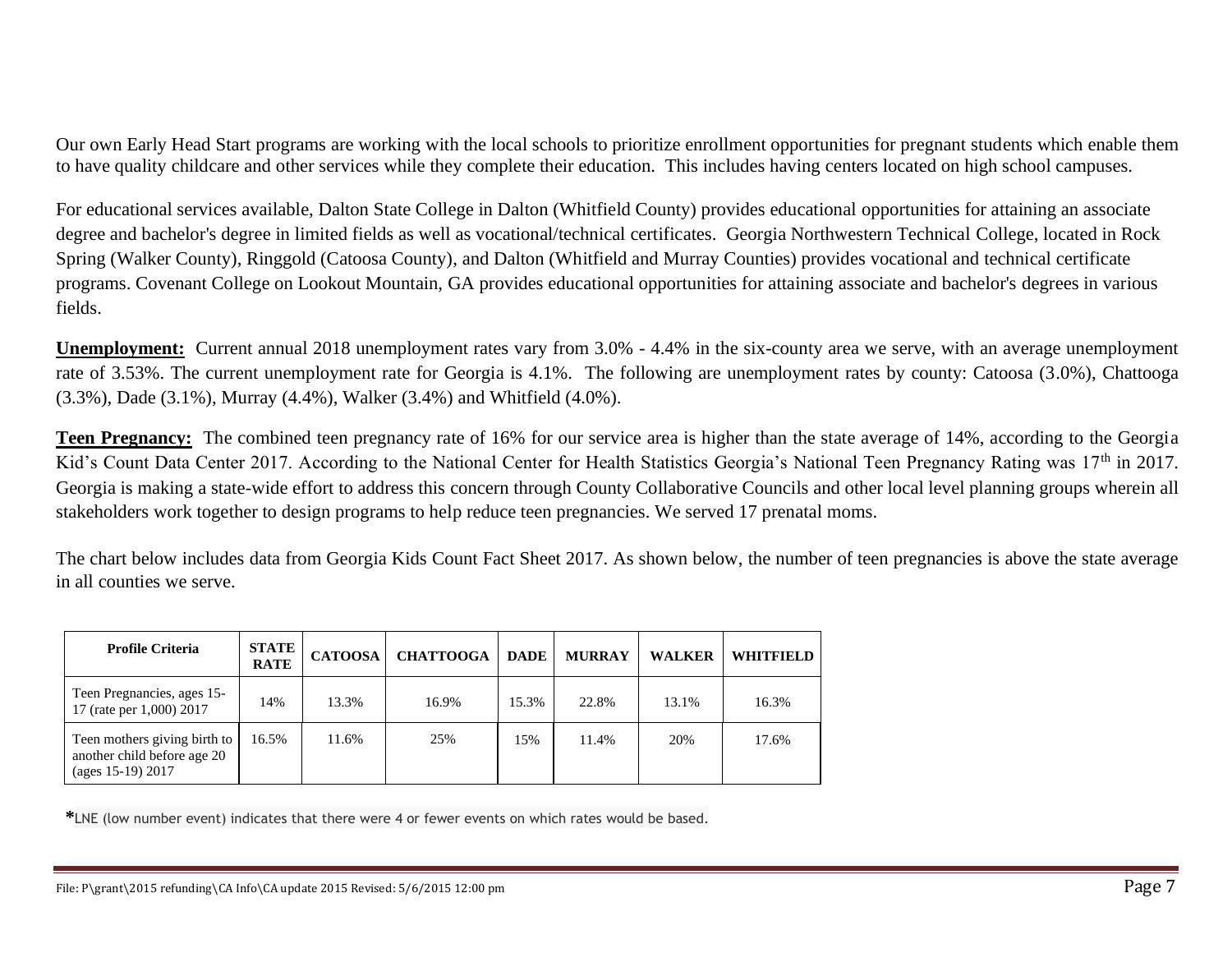# **Section 4: Head Start Eligible Families and Children Demographic Data**

#### **Head Start 2017-2018 PIR Data:**

| <b>Percent of Children by Parents' Work Status</b>                              | #<br><b>Families</b><br>303 | Average |
|---------------------------------------------------------------------------------|-----------------------------|---------|
| 2 Parent Families in which both parents work                                    | 93                          | 31%     |
| 2 Parent Families in which only one (1) parent works                            | 176                         | 58%     |
| 2 Parent Families in which neither parent works (unemployed, retired, disabled) | 34                          | 11%     |
| <b>Percent of Children by Parent's Work Status</b>                              | #<br><b>Families</b>        | Average |
|                                                                                 | 355                         |         |
| 1 Parent Families in which the parent works                                     | 215                         | 61%     |
| 1 Parent Families in which the parent does not work                             | 140                         | 39%     |
|                                                                                 |                             |         |

#### **Early Head Start 2017-2018 PIR Data:**

| <b>Percent of Children by Parents' Work Status</b>                                      | #<br><b>Families</b><br>142 | Average |
|-----------------------------------------------------------------------------------------|-----------------------------|---------|
| 2 Parent Families in which both parents work                                            | 36                          | 25%     |
| 2 Parent Families in which only one (1) parent works                                    | 83                          | 58%     |
| 2 Parent Families in which neither parent is working (unemployed, retired,<br>disabled) | 23                          | 16%     |
| <b>Percent of Children by Parent's Work Status</b>                                      | #<br><b>Families</b><br>208 | Average |
| 1 Parent Families in which the parent is employed                                       | 103                         | 50%     |
| 1 Parent Families in which the parent is not working                                    | 105                         | 50%     |
|                                                                                         |                             |         |
| <b>TOTAL NUMBER OF FAMILIES ENROLLED IN EARLY HEAD START</b>                            | 350                         | 100%    |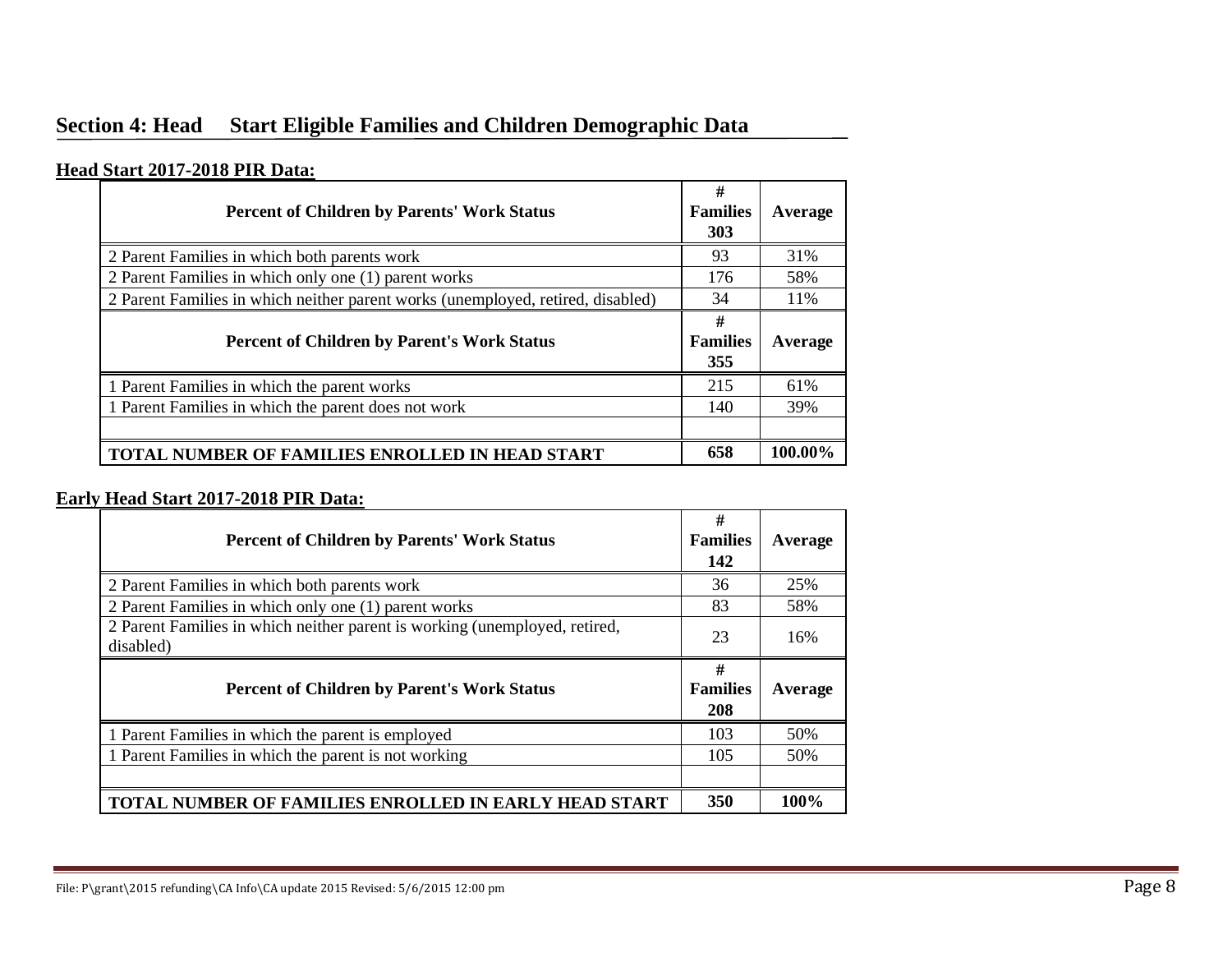#### **CCP 2017-2018 PIR Data:**

| <b>Percent of Children by Parents' Work Status</b>                                      | #<br><b>Families</b><br>43 | Average  |
|-----------------------------------------------------------------------------------------|----------------------------|----------|
| 2 Parent Families in which both parents work                                            | 20                         | 47%      |
| 2 Parent Families in which only one (1) parent works                                    | 21                         | 49%      |
| 2 Parent Families in which neither parent is working (unemployed, retired,<br>disabled) | $\overline{2}$             | $0.04\%$ |
| <b>Percent of Children by Parent's Work Status</b>                                      | #<br><b>Families</b><br>54 | Average  |
| 1 Parent Families in which the parent is employed                                       | 39                         | 72%      |
| 1 Parent Families in which the parent is not working                                    | 15                         | 28%      |
|                                                                                         |                            |          |
| <b>TOTAL NUMBER OF FAMILIES ENROLLED IN EARLY HEAD START</b>                            | 97                         | 100%     |

**Employment/Unemployment:** The recovering economy had moderate impact on the percentage of adults working in this service region as indicated by the PIR 2017-2018 data and represented in the table above. The percentage of Head Start two-parent families in which both parents work is 31%; two-parent families in which one parent works is 58%. In Early Head Start two-parent families in which both parents work is 25%; twoparent families in which one parent works is 58%. CCP two parent families in which two parents work is 47%; two-parent families in which one parent works is 49%. This report also indicates that in HS 11% of the two-parent families have neither parent working and in EHS 16% of two-parent families have neither parent working. In these cases, the parents/guardians are unemployed, retired, or disabled. In CCP, there are 0.04% two-parent families which have neither parent working.

For single-parent families, the 2017-2018 PIR report indicates that 61% of the Head Start single-parents are employed and 50% of the EHS singleparents are employed. In CCP single-parent families, 72% report that the parent is employed. For the EHS population, many parents are single teens who may still be attending high school. Our data indicates 33% of the single parents in EHS are in job training or attending school. Since our last Community Assessment update in 2016-2017, Head Start two-parent family unemployment has increased from 10% to 11%; Head Start one-parent family unemployment has decreased by 4%; Early Head Start two-parent family unemployment has increased by 5%; Early Head Start one-parent family unemployment has decreased by 4%.

**Family Living Situations:** As seen on the previous charts, the majority of our Head Start children live in a one-parent family. In Early Head Start and CCP families, the majority of our children live in one-parent families.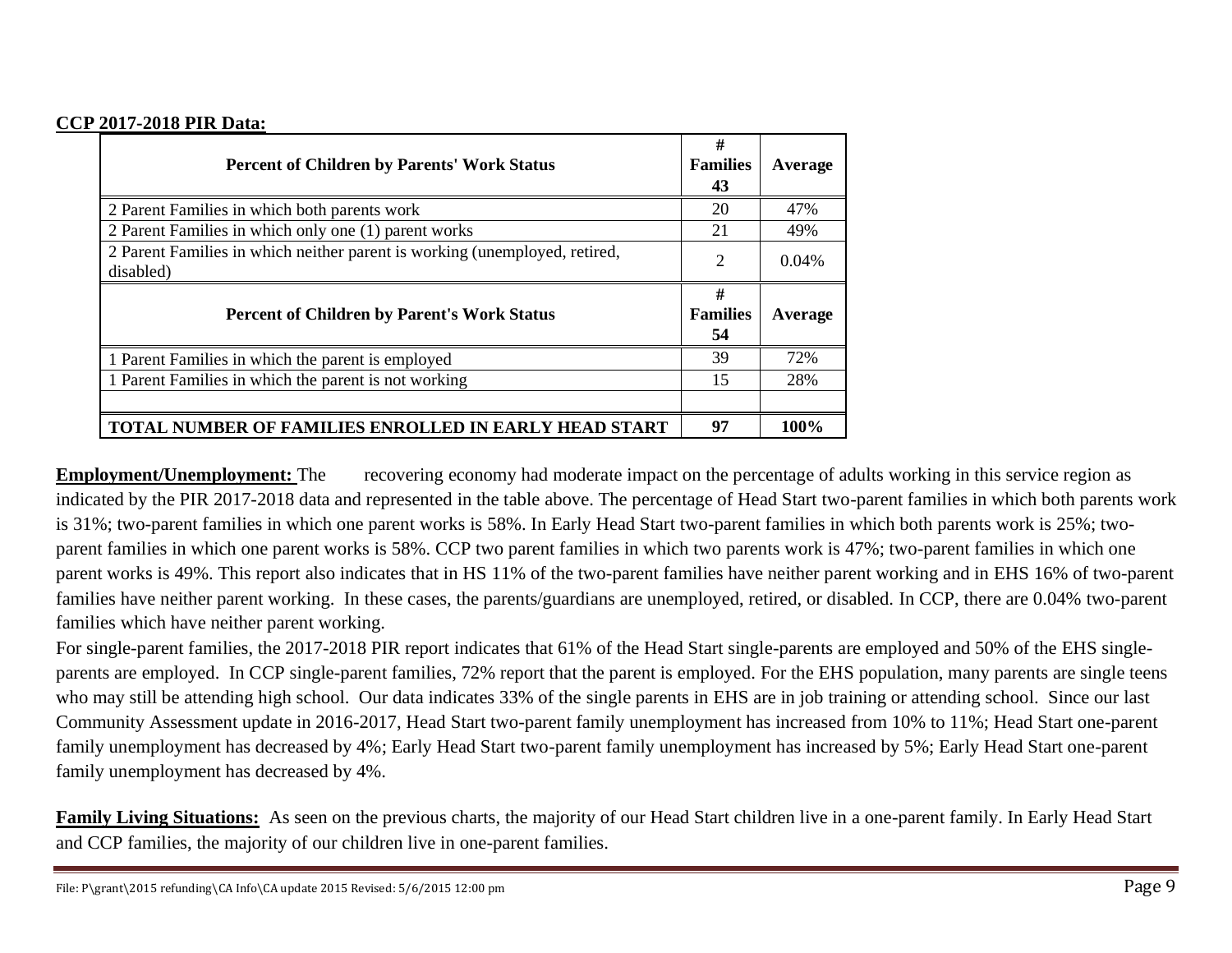| <b>ESTIMATE OF</b>                 |                |                  |                         |               |                |                             |
|------------------------------------|----------------|------------------|-------------------------|---------------|----------------|-----------------------------|
| <b>ELIGIBLE CHILDREN</b>           | <b>CATOOSA</b> | <b>CHATTOOGA</b> | <b>DADE</b>             | <b>MURRAY</b> | <b>WALKER</b>  | <b>WHITFIELD</b>            |
| $#$ of 0 to 5-year olds            | 3,660          | 1,437            | 814                     | 2,506         | 3,860          | 7,012                       |
| Times poverty rate                 | 12%            | 20.2%            | 15.2%                   | 17.2%         | 15.6%          | 16.5%                       |
| # in poverty                       | 439            | 290              | 124                     | 431           | 602            | 1157                        |
|                                    |                |                  |                         |               |                |                             |
| Divided by # age groups            | 5              | 5                | $\overline{\mathbf{5}}$ | 5             | $\overline{5}$ |                             |
| $#$ eligible by age group          | 88             | 58               | 25                      | 86            | 120            | 231                         |
|                                    |                |                  |                         |               |                |                             |
| $X \#$ of age groups served        | 2              | 2                | $\overline{2}$          | 2             | $\overline{c}$ | $\mathcal{D}_{\mathcal{L}}$ |
| # 3 & 4 yr. old's eligible for HS  | 176            | 116              | 50                      | 172           | 240            | 462                         |
|                                    |                |                  |                         |               |                |                             |
| Times # of age groups served       | 3              | 3                | 3                       | 3             | 3              | 3                           |
| $# 0-3$ yr. old's eligible for EHS | 264            | 174              | 75                      | 258           | 360            | 693                         |

**Section 5: Early Childhood Education Resources versus Early Childhood Education Needs**

Using the most current figures for the approximate number of eligible children by age group, we served 47% of the three and four-year old's, and 31% of the eligible infants and toddlers in the service region. This data shows the extreme need for more infant/toddler slots.

### **Children with Disabilities:**

The program has made a strong commitment to children with special needs. We have far exceeded the requirement to have at least 10% of our enrollment with a diagnosis at some point during the year, by having this number the first day and every day. During the 2017-2018 year, we had a yearly total of 700 enrolled in Head Start, and 94 (or 13%) with a diagnosis. In Early Head Start, we had a yearly total of 400, and 59 (or 14%) with a diagnosis. In our CCP classes, we had a yearly total of 113, and 18 (or 16%) with a diagnosis. The program-wide total of enrolled children with a diagnosis was 14%. Our recruitment efforts and inclusive classrooms are outstanding for welcoming and providing services for children.

The state of Georgia also develops a plan for services to undiagnosed children aged 3 years old and older potentially needing a diagnosis. This is labeled "Response to Intervention" and they determine if a child is disabled or just needing enrichment through those interventions, evaluations and services.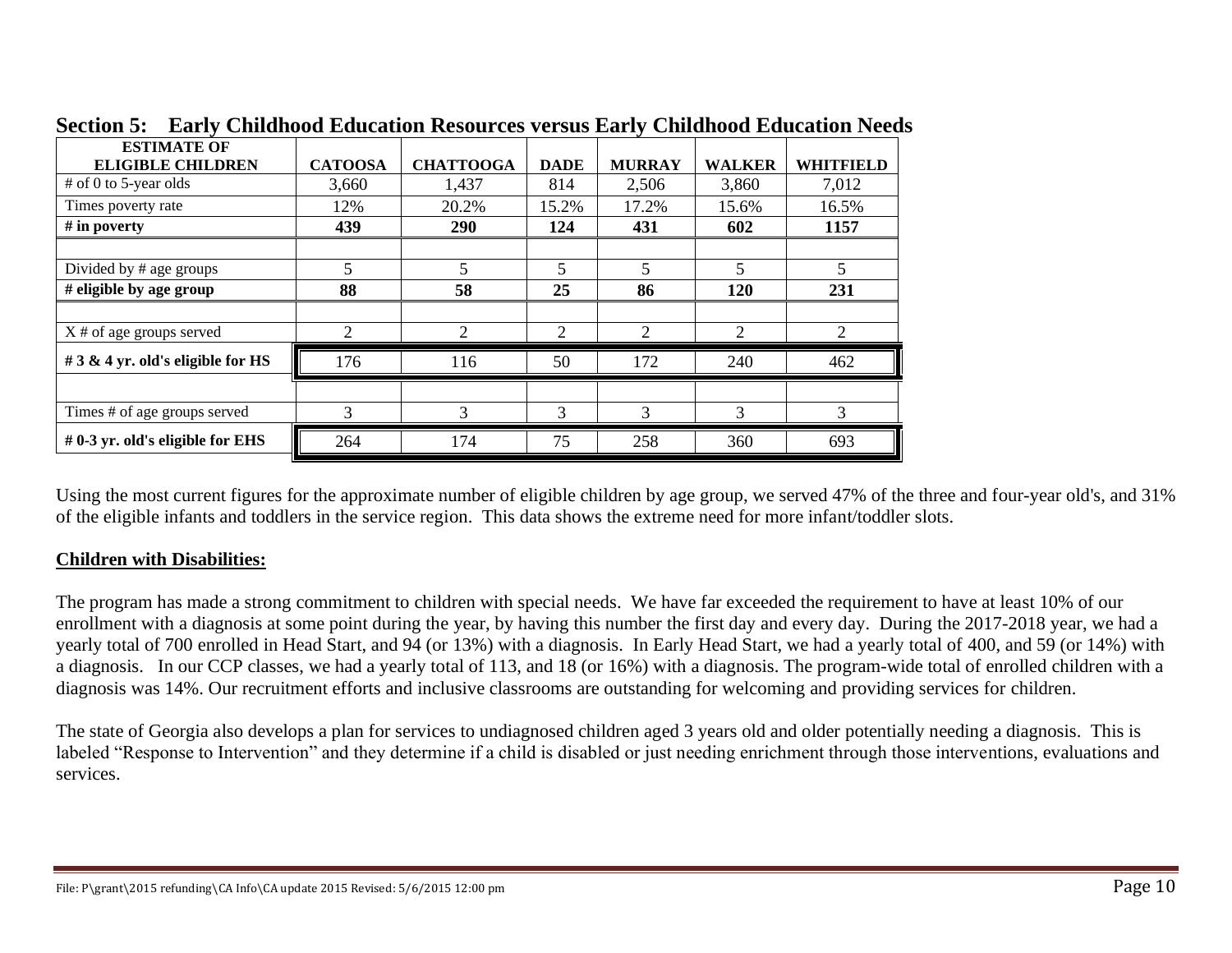#### **Needs Expressed by the families and Head Start Staff:**

#### **Participating Families:**

This past year we used Survey Monkey to gather information from families about our program. We have 941 children and received 796 responses. The families are given the opportunity to express opinions in a variety of areas that help to improve the services we provide. In the 2018-2019 school year, the majority of the surveys indicated the services we provide are excellent and, in many areas were satisfactory. The highest score for an area needing improvement was "What is the program's reputation in the community?" Even though it was the highest, only 3.02% indicated this was an issue.

The main results were:

- Our goal is to provide a safe and learning filled classroom environment with staff who are concerned about each child. Tell us how well you think we did on accomplishing that goal – 99% scored this as excellent or satisfactory.
- Regarding the process for enrolling your child in this program, how would you rate your experience 98% scored this as excellent or satisfactory
- How satisfied are you with your overall experience with this program 99% scored this as excellent or satisfactory
- Additional comments: extended hours and center calendars aligned with public school calendars.

**Program Staff:** Our Family Service Specialists (FSS) work with our families throughout the year. As they develop Family Partnership Agreements and assist parents in meeting their personal and family goals, and make referrals for other needed services, they can gain a good perspective of the needs of our families and communities. In addition, the Center Managers (CMs) and Center Supervisors (CSs) often build strong relationships. Therefore, we requested information from the FSS, Center Managers, and Center Supervisors in a variety of areas.

The main results were:

- Transportation
- Early Head Start Services
- Full Day services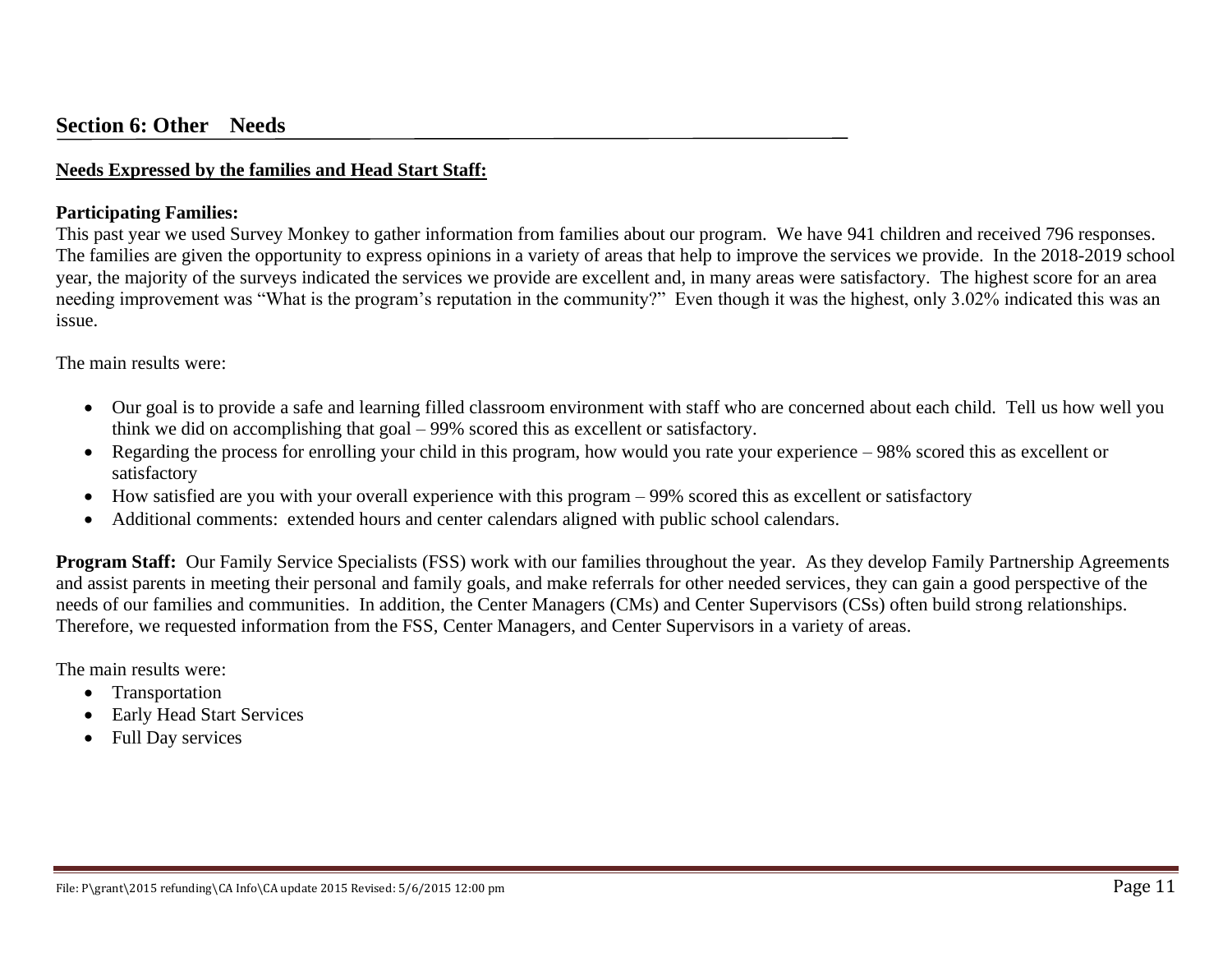## **Section 7: Analysis**

The information gathered from this assessment has been used for several purposes:

- To focus on and make decisions regarding services that Head Start and Early Head Start can and should deliver.
- Determine whether and where services for Head Start or Early Head Start should be located and the model options that would best serve the needs of our families.
- Define gaps in services for the communities, helping us to identify issues that can be addressed in other groups such as the County Collaborative Councils.

The process has allowed us to step back and re-examine our purpose and goals to insure they are in the best interest of the children and families we are designed to serve. Our conclusions are as follows:

1. Head Start families have many needs that the program will continue to address. Those needs are education, employment skills, setting and achieving goals, and quality childcare so the parents/guardians can attend school or work.

The program will continue to work closely with families to make appropriate referrals and to partner with other agencies either to provide employment skills and education or to determine appropriate referral sources for skill development and classes. The program will continue to work diligently with families to assist them in assessment of their family strengths to facilitate attainment of the goals they have set. In order to be available to assist families appropriately, the program will continue to employ enough Family Service staff to work closely with families.

Additionally, in order to provide services to our Spanish-speaking families, we will continue to give priority in our hiring practices for bilingual staff. Hiring bilingual staff ensures that children's developmental screenings and assessments are completed in their native language. Families also have assistance as necessary in their dealings with other agencies and service providers in the counties. Bilingual classroom staff aid the children in their transition to English-speaking environments without eliminating the children's native language.

2. In some of the counties, data indicates close to 100% of the eligible children being served through HS and/or Pre-K. There is no need to expand Head Start services in these areas. However, additional services are needed for to pregnant women, infants, and toddlers.

In addition, childcare costs for services for very young children are astronomical and out of financial reach of many of our families. We must continue to work with the public schools, collaborative councils and other community partners to determine available funding sources and programs designed to assist the very young. We will continue to work collaboratively with the Pre-K providers to insure services first to the four-year-old population and have the priority of Head Start to be serving three-year old's and those four-year old's who cannot get services elsewhere.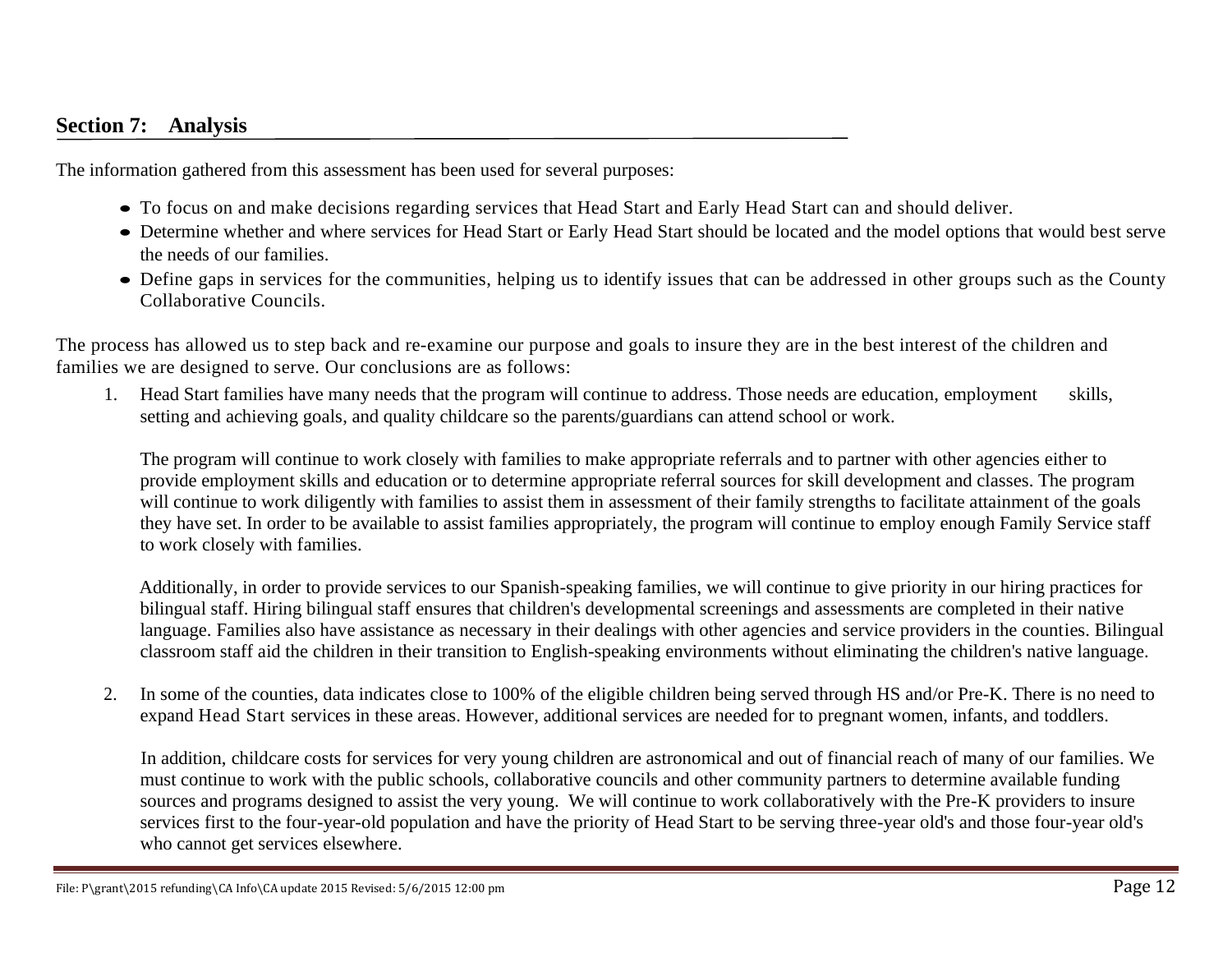3. With the high school drop-out rates still being higher than the state average in our area, it makes it difficult to find new teaching staff who can meet the educational mandates for Head Start and Early Head Start. Therefore, we will continue to work closely with the local colleges to advertise openings through the ECE departments as well as participate in job fairs and other similar events as possible. In addition, we will continue to support current staff in obtaining required credentials.

In conclusion, Head Start and Early Head Start continues to provide needed services in the communities. We will continue to secure funding and make programmatic changes as necessary to keep abreast of community needs. We will also continue to work diligently with other community resources in our efforts to provide high quality services to children and families.

#### **Supporting HS/EHS National Goals and Objectives:**

#### **SchoolReadiness:**

The Head Start Early Learning Outcomes Framework, Parent Family Community Engagement Framework, Georgia Early Learning and Development Standards (GELDS) and the requirements and expectations of the schools were used to guide our program in curriculum implementation, ongoing assessment of children's progress and preparation for school success. We have adopted the following as our definition for school readiness: School Readiness means that each child will enter school ready to learn based on early learning experiences received in Head Star/EHS/Pre-K that best promotes each child's success in all areas of development as identified in the Head Start Early Learning Outcomes Framework.

#### **Parent Family Community Engagement:**

Family goals are categorized into seven family outcomes: (l) Family Well Being; (2) Positive Parent Child Relationships; (3) Families as Lifelong Educators; (4) Families as Learners; (5) Family Engagement in Transitions; (6) Family Connections to Peers and Community; and (7) Families as Advocates and Leaders. Successful family outcomes support each child's school readiness, and Family Service Specialists engage parents in ways that assist them in achieving their goals and outcomes. The program reviews the achievement of goals and outcomes at the end of each school year and focuses attention on those that need additional support. Ready Rosie Parent Curriculum was implemented to increase parent engagement/child outcomes.

#### **Teaching Staff Education Mandates:**

Supporting teaching staff in completing their degrees by the dates of the mandate will ensure that the program meets the education mandates.